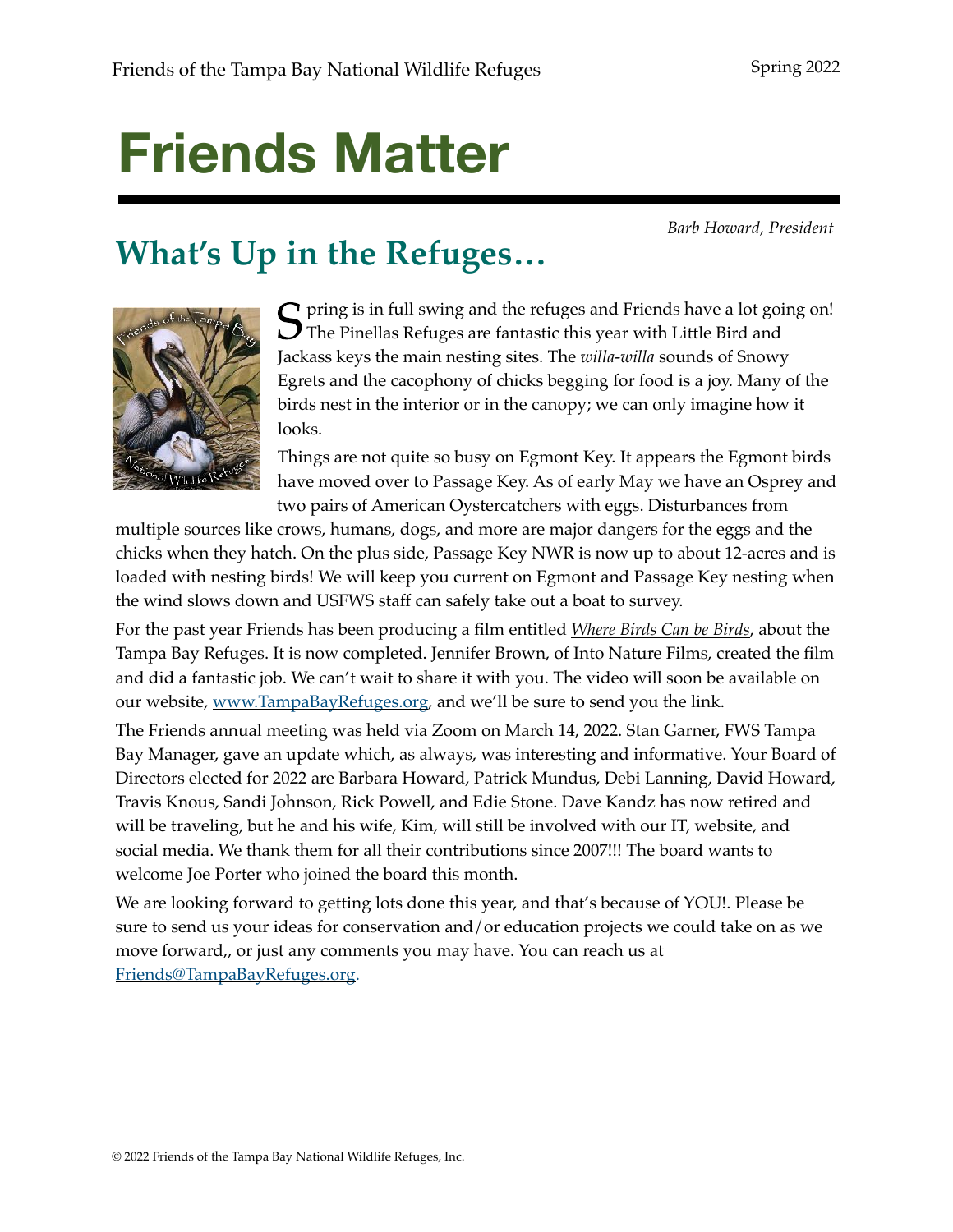# **WANTED—Bird Stewards**



From mid-May through Labor Day, volunteers donate weekends and holidays as bird stewards, overseeing the designated Bird Sanctuaries on Egmont Key. A US Fish & Wildlife Service program, bird stewards help to protect nesting birds by assisting the agency's law enforcement officers and staff and the Florida State Park's staff. Stewards help to ensure that island visitors do not disrupt the birds habitat by entering the closed sanctuaries. Importantly, they also educate the public about birds, their behavior, and why the beaches have protected areas.

We're about to begin our 18th year as bird stewards out at Egmont. The simple presence of stewards has made a positive difference in the amount of disturbances to nesting seabirds which, ultimately, results in a successful nesting season! And while we can't directly measure the educational impact our stewards have made, we're confident that it's significant from the engaged and positive feedback stewards have received over the years from so many visitors.

In preparation for stewarding, volunteers trained by US Federal Wildlife officers and Refuge staff and receive information packets that include pictures and talking points for educating visitors. Once the training is scheduled, we'll be announcing it via an email broadcast. If you can't attend on that date, but want to volunteer, on-site individual training may be available. WE NEED YOU!

*Joyce Galiardo leads the steward effort on Egmont Key for the US Fish & Wildlife Service. If you'd like to learn more or would like to volunteer as a steward, you can contact Joyce at BirdsStewards@tampabay.rr.com.*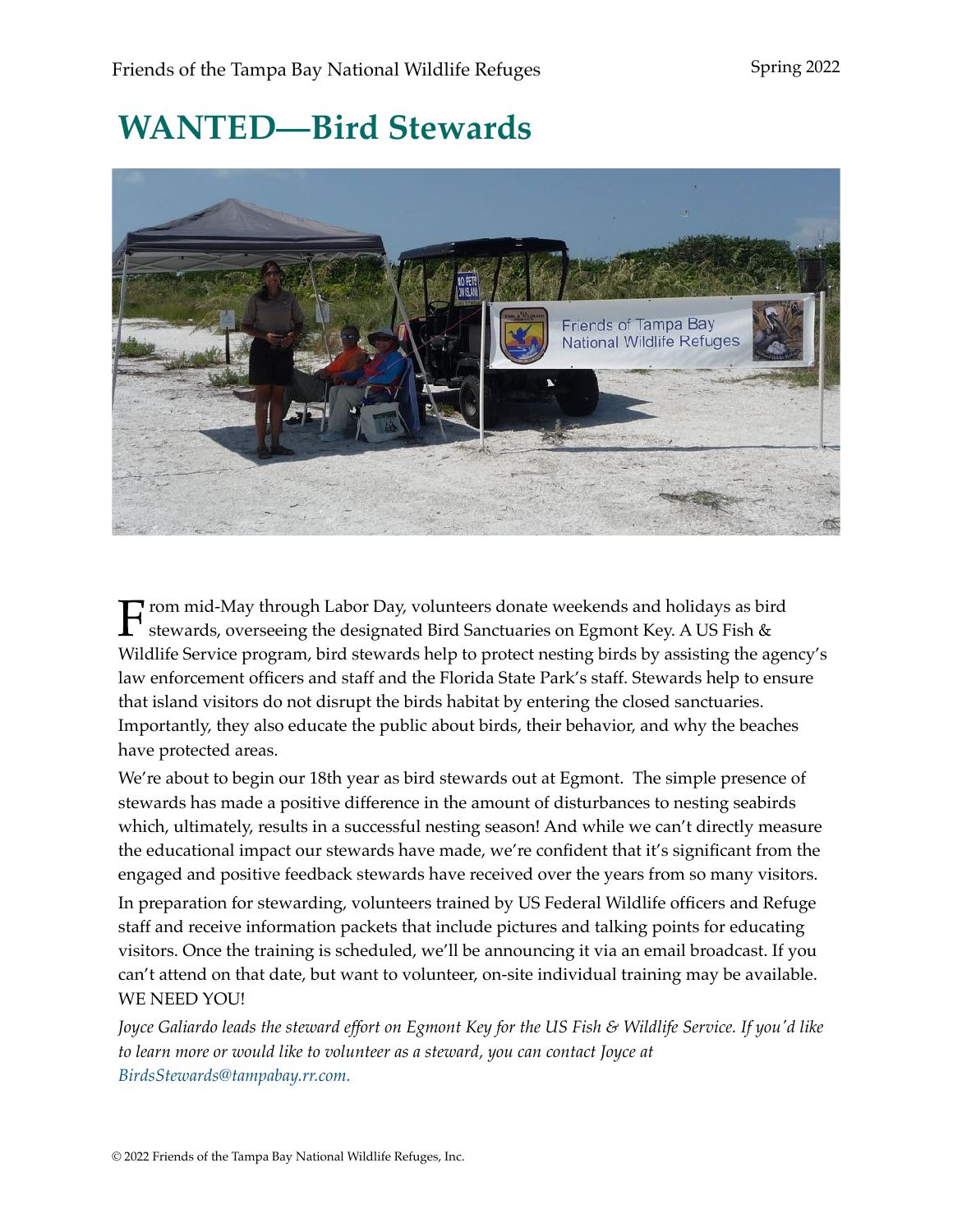### Friends of the Tampa Bay National Wildlife Refuges Spring 2022



*Photo by Tom Bell*

### **Spoonbills, Herons, and Egrets…Oh My!!**

 $\bigcap$  pring is in the air and nesting season is off to a great start on the Pinellas refuges. These are  $\bigcup$  mangrove islands located in the protected waters of the Boca Ciega Bay Aquatic Reserve between the north Skyway causeway and Tierra Verde. The islands, which are closed to the public year round, have dense mangrove habitats that make them inhospitable to people. Each spring USFWS, Florida Audubon, and Friends volunteers conduct "peak nesting" counts on each of the islands to help determine the then current status of the seabirds that nest there. We are pleased that two of the refuge islands, Little Bird Key and Jackass Key, our most successful nesting islands over the last few years, are loaded with birds again this season! Nesting started with Great Blue Herons early this year and there are many very good-looking fledglings hanging out. Jackass Key is hosting a pair of Reddish Egrets with at least one adorable chick sighted, and Spoonbills have nested on the island and have two rapidly growing juveniles! Other wading and water-bird chicks we saw and heard are Cormorants, Snowy Egrets, Great Egrets, Brown Pelicans, Little Blue Herons, Tricolored Herons, Black-Crowned Night-Herons, and of course Prairie Warblers. It is fantastic to hear the racket from all of those hungry chicks. The Magnificent Frigatebirds are hanging around as well, usually floating on the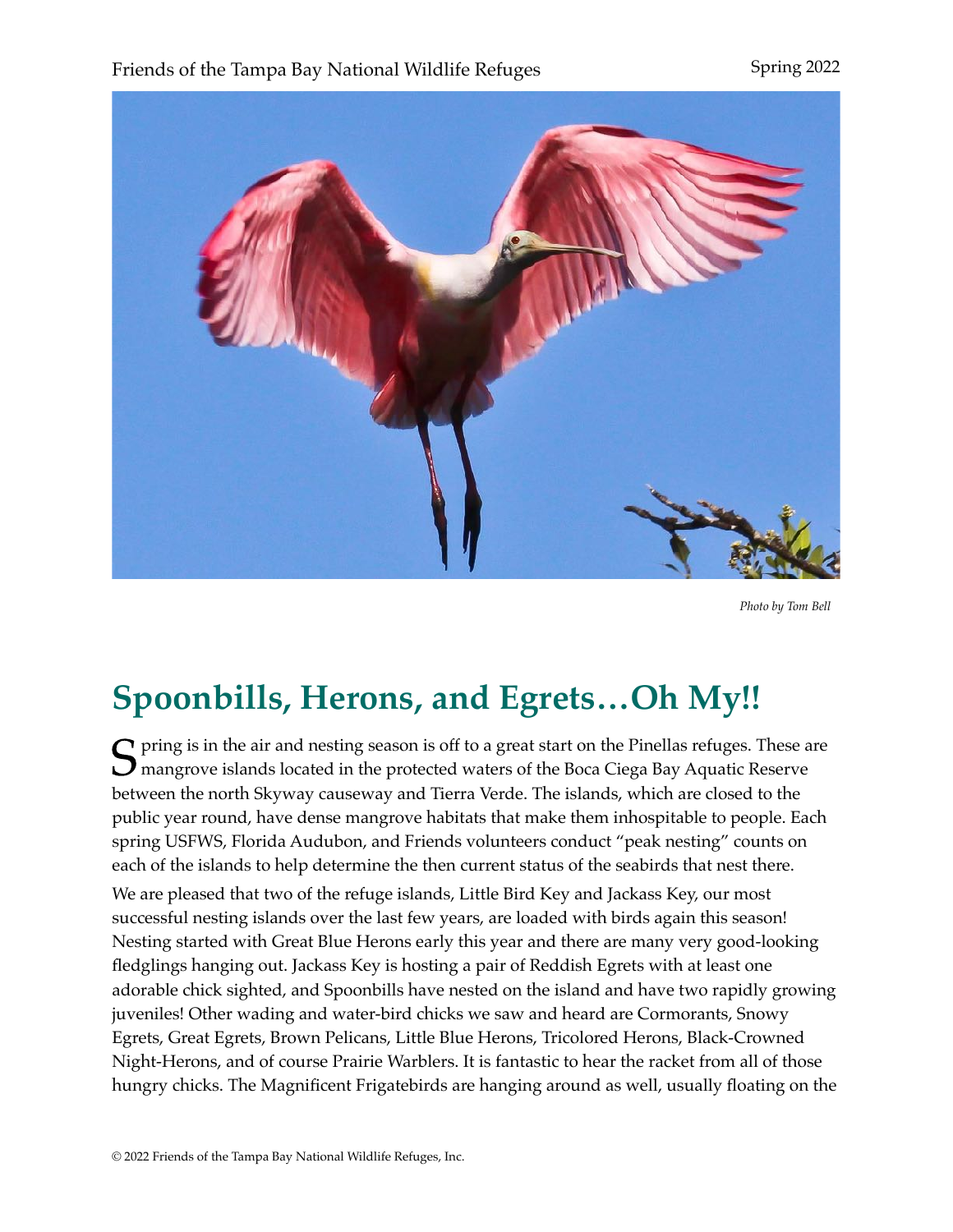thermals above the islands but occasionally coming down to rest. They do not nest here, choosing instead to nest only in the Dry Tortugas and further south.

The islands must be managed for predators every year since the refuges are adjacent to the urban areas of St. Petersburg and Tierra Verde. Predators like black rats and raccoons can make a leisurely swim to the islands for a snack, decimating a nesting colony in no time at all. Because USFWS was unable to fund the necessary management practice for 2022, the Friends did, stepping up and funding it through USDA. It has paid off in what so far has been a great nesting season.

Please remember if you are out boating or kayaking to keep your distance, and let the birds be birds. Too much disturbance can cause birds to leave their young unprotected, or abandon their nests. If you see birds stand up or begin watching you, pull away until they are comfortable with your distance.

# **Manatees Thrive at Crystal River Springs**



*Photo by Matt Beck*

The U.S. Fish and Wildlife Service's<br>Crystal River NWR report recorded manatee survey results for Citrus County, on Florida's west coast. Refuge Biologist Joyce Kleen monitors the number of manatees using Kings Bay and Citrus County by periodic aerial surveys timed with cold weather fronts. This is a large milestone for manatees and humans alike. Kleen's aerial survey data for the recent manatee season (November 15, 2021 – March 31, 2022) revealed the highest number of manatees ever recorded in Citrus County waters – **1,333 manatees** – were counted in the January 31, 2022, survey.

Other observations from that survey are:

- Largest manatee count in Kings Bay 1,016 manatees
- Largest number of manatee calves in Citrus County 212 calves
- Largest manatee count on the upper Homosassa River- 304 manatees

Since 1983, FWS has conducted monthly aerial surveys during the manatee season to assess manatee abundance and distribution in Citrus County. The number of manatees sighted is considered a minimum count. A review of manatee counts since 1983, when an average 129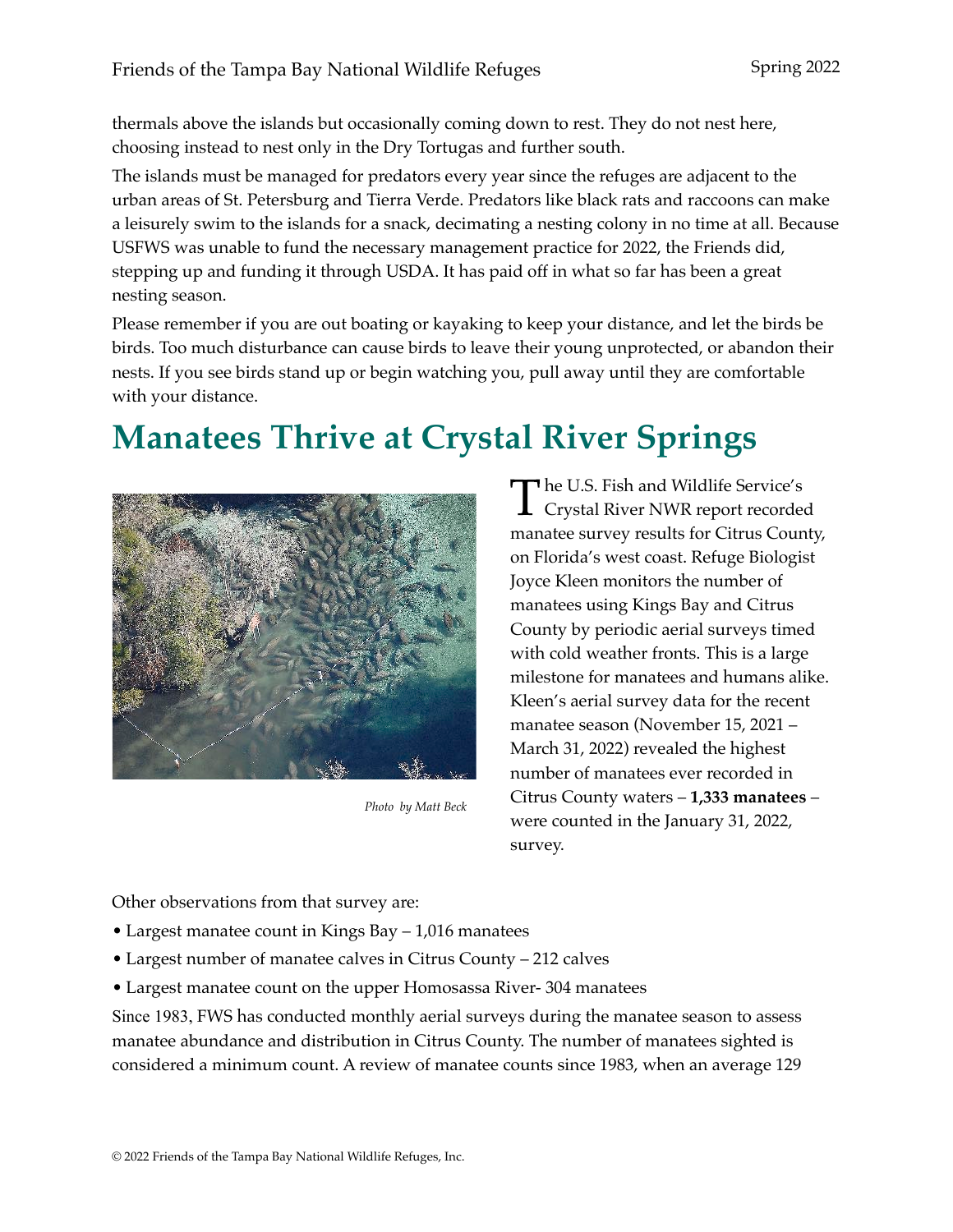manatees were sighted per winter season, certainly suggests a growing manatee population in the area.

Citrus County is home to the spring-fed Kings Bay, Crystal and Salt Rivers, and the Homosassa River, that attract hundreds of wintering manatees. Manatees are a subtropical species at the northern limit of their range in Florida and require sources of warm water, such as springs, to stay warm during the winter. For more information about the Crystal River National Wildlife Refuge and manatees, see: https://www.fws.gov/refuge/crystal-river.

### **Crystal River NWR Volunteer Orientation**



*Photo by Dave Howard*

In February, Friend's members had a terrific opportunity to attend a volunteer orientation at<br>the Crystal River NWR, touring three amazing areas of the Crystal River Complex including n February, Friend's members had a terrific opportunity to attend a volunteer orientation at a boat tour of Kings Bay and its springs, a walk along the Three Sister's Springs boardwalk, and a walking tour of Chassahowitzka's Salt Marsh trail. USFWS staff and Friends of Crystal River NWR were our docents, leading the tours and explaining the volunteers roles in both protecting manatees on Kings Bay and in Three Sisters Springs and offering education programs at the Chassahowitzka salt marsh trail.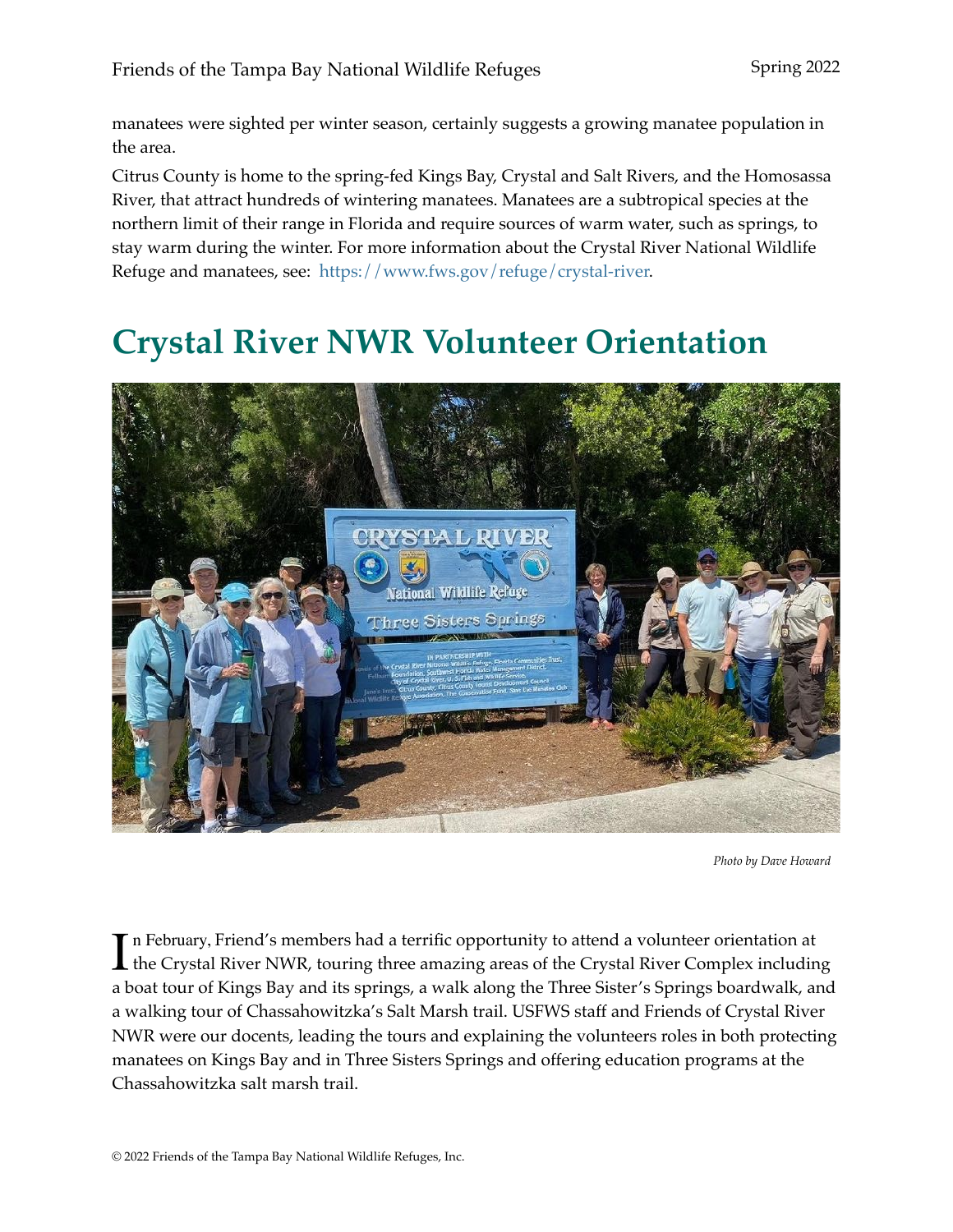We visited the new Crystal River National Wildlife Refuge Complex offices and visitor center that replaced the original building destroyed by Hurricane Hermine 2016. The new center houses the Refuge staff, contains a gift shop and will house new displays.

Thank you to Stan Garner and Monica Scroggins from USFWS and Lace Blue-McLean, Ken Spilios, Bob Quarles, Bonnie Rybak, Jeff Rundell, and Debbie Younglove from Friends of the Crystal River NWR for making this orientation possible. We hope to reciprocate and host the Crystal River Friends group here at the Tampa Bay Refuges soon!

### **Birds of the Refuge**

Spotlight on Magnificent Frigatebird (Fregata magnificens)

Fuge Locations – Magnificent Frigatebirds can be found most months roosting on<br>Jackass Key in the Pinellas NWR, or soaring high in the air above it. They do not no<br>there but take Jackass Key in the Pinellas NWR, or soaring high in the air above it. They do not nest here but take

up residence for much of the year. At times 500 – 1,000 can be found roosting in the mangroves and flying around Jackass Key.

Frigates are seabirds built for soaring. They rarely flap their wings, but when they do their wing beats are slow and deep. They have an extremely low wingload, meaning that



they have great big wings and light bodies. They forage in the air, swooping close to water to take items from on or near surface, making very little contact with water. Famously they also feed by piracy (kleptoparasitic), chasing other birds, forcing them to drop or disgorge their food. Oddly Frigatebirds never swim, their feathers and wing shape do not allow them to do that. If you see a Frigate in the water, something is probably wrong.

These birds breed in colonies, with nests often very close together. Our closest breeding islands are the Dry Tortugas. The males display by inflating their bright red throat pouch to huge red balloon, raising bill high, vibrating partially spread wings, swiveling back and forth, and calling to attract females.

\*information courtesy of Audubon.org field guide; All About Birds – Cornell Lab of Ornithology.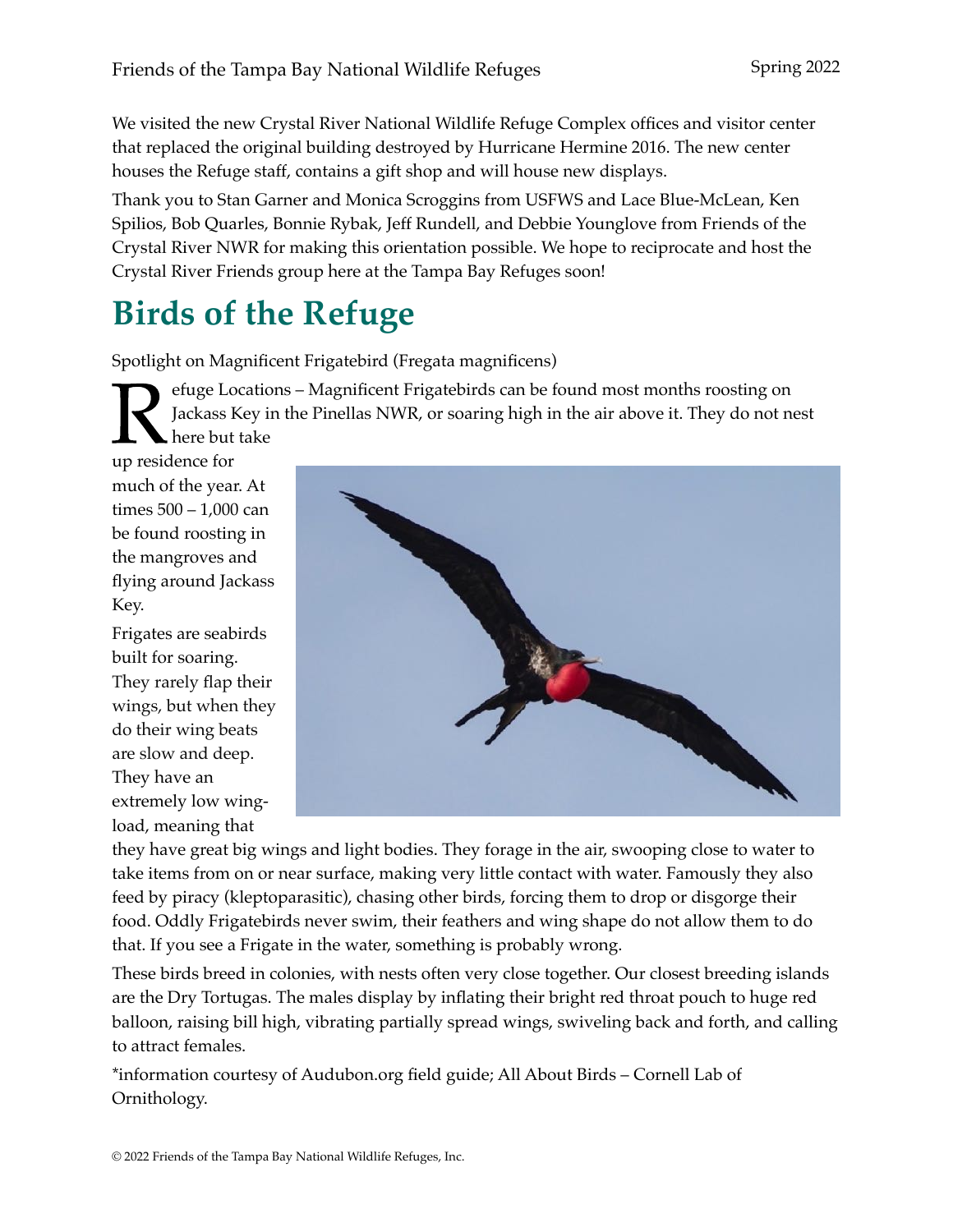# **Friends in the Community**

 $\blacksquare$  he Friends group is happy to be  $\perp$  getting back to normal and once again out in the community talking about the refuges. We recently presented our overview program for the HarbourSide community in South Pasadena, Boca Ciega Yacht Club, and Tampa Bay Sea Kayakers club. We have done several booth events lately, including Raptorfest at Boyd Hill Nature Preserve, the Indian Rocks Green Festival, St. Pete Spring Market, and the Valencia Del Sol Market in Wimauma.



Ales and Wild Tales wrapped up this year with a presentation by George Heinrich and Elise Bennett about the current state of Diamondback Terrapins in Florida. We put together six presentations this season with our co-sponsors the Center for Biological Diversity. Many thanks to the Ale and Witch Tavern for hosting these events..

# **Adopt a Loggerhead Sea Turtle Nest**

Don't forget summer is Loggerhead Sea Turtle nesting season on Egmont Key. You can help support the Friends group and the sea turtles by adopting a nest. Egmont is an important site for Loggerheads on the Gulf coast of Florida. Last year we had 80 successful nests, well above average. You can find all the details at TampaBayRefuges.org, click "Get Involved," click "Adopt a Sea Turtle Nest."



© 2022 Friends of the Tampa Bay National Wildlife Refuges, Inc.